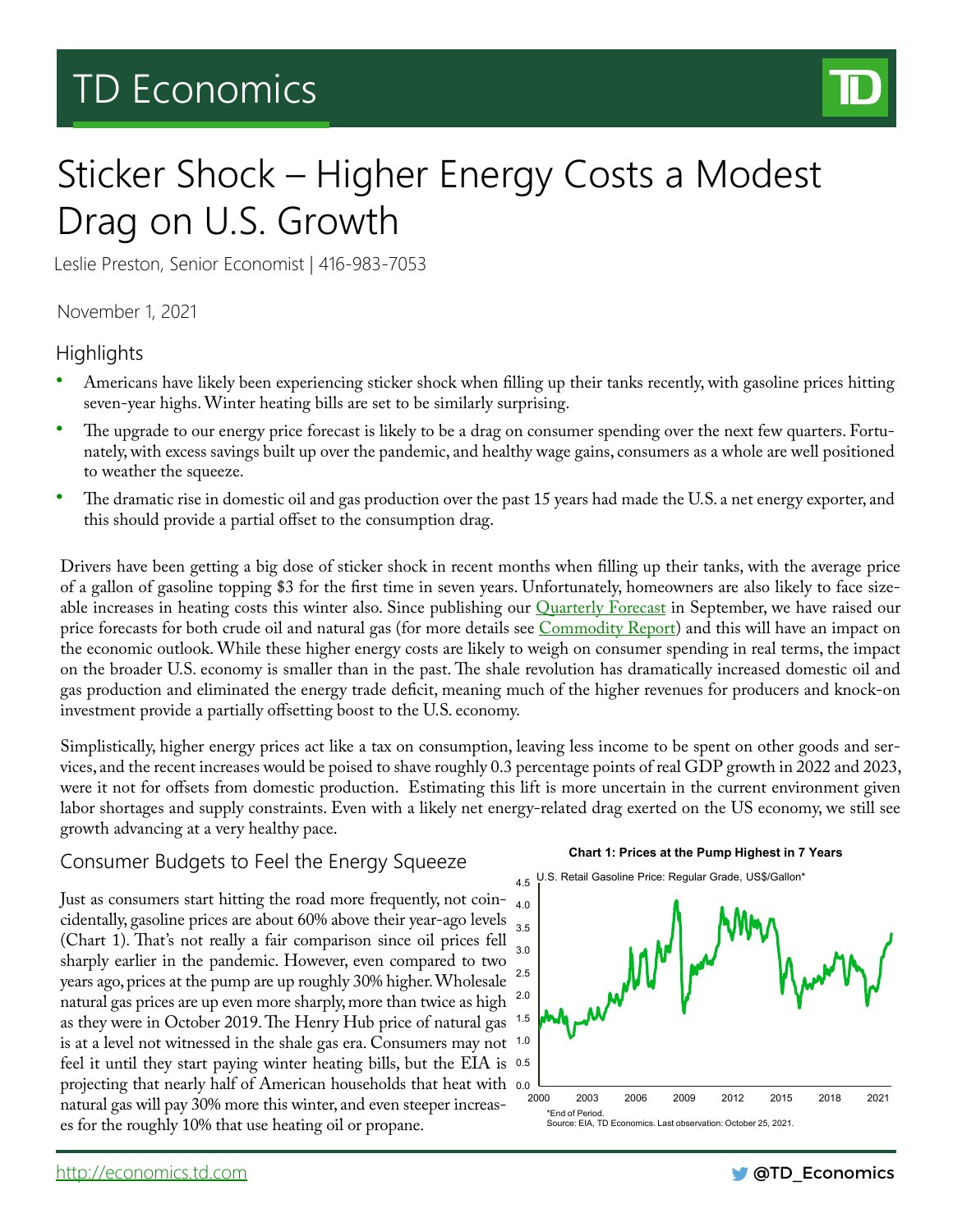It will come as small consolation for many consumers whose budgets will be squeezed by the higher bills, but energy costs have a smaller impact on consumer budgets than they did a generation ago, at roughly 4% of expenditures (Chart 2). However, that number understates the impact for most households who face energy costs are roughly 8% of their total expenditures.<sup>1</sup>

We estimate our upgraded energy price forecast is likely to knock between 0.3-0.5 percentage points off real quarterly consumer spending growth through the end of 2022. This drag is coming against what was expected to be solid underlying consumer spending growth of around 3% in 2022, boosted by pent up demand for travel and services. Hence, this headwind is enough to put a dent in household spending, but far from derail it.

One potential offset could also come from the \$2.7 trillion in excess savings (see [report](https://economics.td.com/us-excess-savings)) consumers have built up over the pandemic. These could be spent to a greater extent than we currently assume to help cushion the impact. Also, the gains in energy bills are coming at a time when wage gains are picking up for many workers.

#### Domestic Oil and Gas Production Provides Partial Offset

The cost impact on consumers and business would have been the bulk of the story 15 years ago, but the U.S. energy picture has changed since the shale revolution dramatically increased domestic oil and gas production. As a result, the U.S.'s longstanding energy trade deficit has tipped narrowly into surplus in recent years (Chart 3). That means more of the "benefits" of higher prices in terms of increased





revenues and investment in the sector, and knock-ons to related industry is reaped by the U.S. economy.

Based on past relationships, the increased investment in the oil and gas sector, all else equal, could boost GDP growth by 0.1%-points in 2022, offsetting a portion of the hit to consumer budgets. And there would likely be multiplier effects to industries that support the sector, making that estimate likely on the low end.

Economic research<sup>2</sup> examining the impact of the plunge in oil prices in 2014 found that the initial stimulus of lower oil prices was largely offset by the reduction in real investment in the oil sector. (Or in fact was a very modest positive, adding 0.2 percentage points to annual GDP growth.) The key uncertainty is whether the impact will be symmetric with the recent increase in prices.

Anecdotal evidence suggests the boost could be smaller in the current environment. For starters, investment in the oil and gas sector was a smaller share of the economy immediately prior to the pandemic than it was back in 2014. Investment in mining exploration, shafts and wells has been rising at a rapid clip over the past four quarters, in line with the recovery in oil prices (Chart 4). However, its influence on growth is smaller than it was in the 2014-2015 period of price declines, suggesting less of a offset than was experienced in that episode.

Second, the oil and gas sector is facing similar constraints on resources and labor as the rest of the economy. It may not be able to ramp up as quickly as in the past given the recent heightened producer focus on capital discipline. So far, rig counts have not risen as much as recent price gains

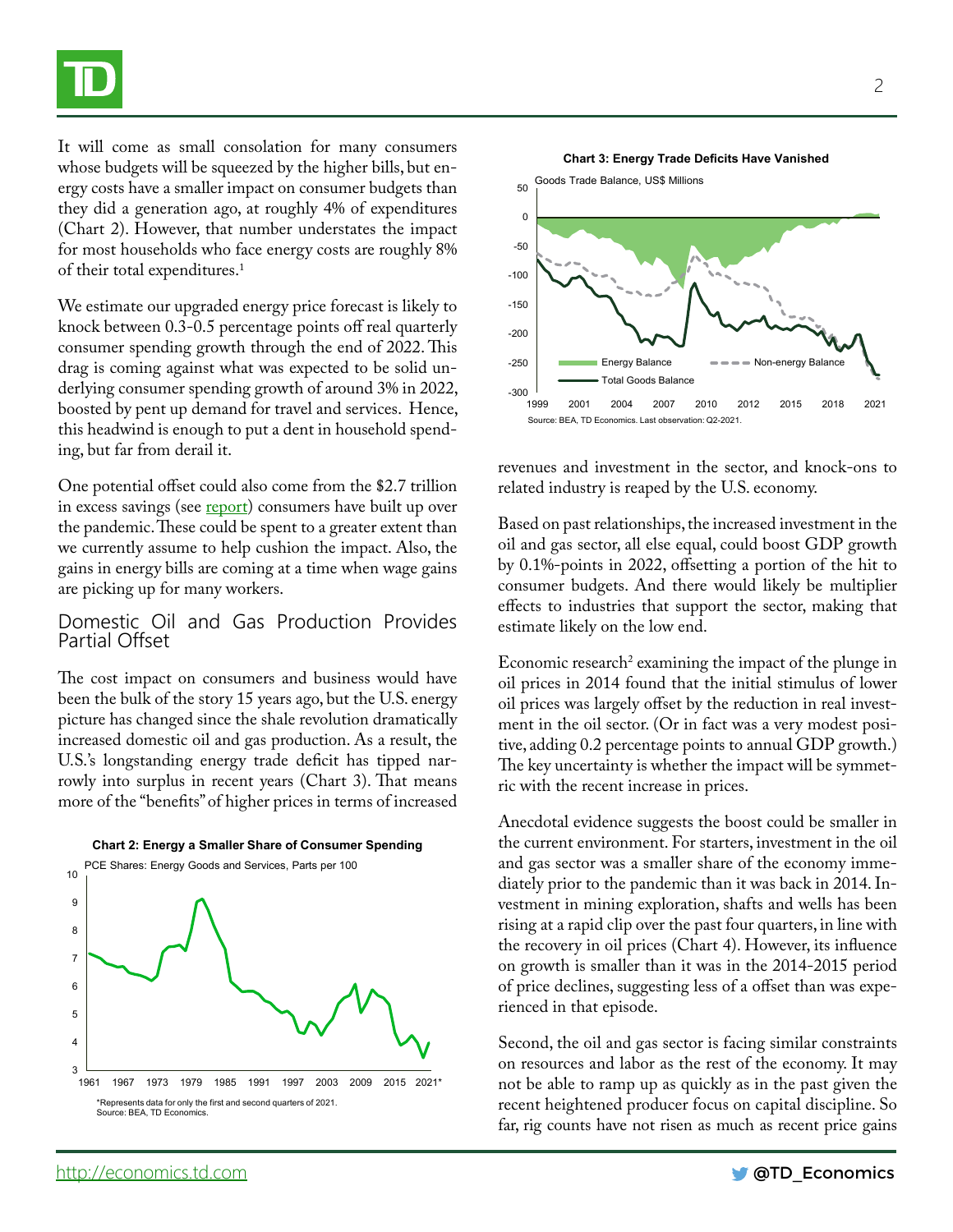



**Chart 4: Oil and Gas Investment Smaller Share of the Economy Than in 2014**

**Chart 5: Rig Counts (& Investment) Slow to Rise**



suggest based on past relationships (Chart 5). These themes were echoed in the Fed's recent Beige book, which cited growth and optimism in the sector. At the same time, ,the report stated that supply chain problems continued to worsen, increasing lead times and raising the cost of production.

#### The Bottom Line

The dramatic run up in energy prices is likely to see costs remain above what we previously expected for some time. This is expected to weigh on consumer spending in the near term, though mitigated to some extent by offsets from excess savings and rising wages. But, when it comes to the overall economy, the effect on growth in 2022 is likely to be quite modest, or roughly two tenths of a percentage point. With the U.S. economy expected to run in the 3.5-4% range next year, that represents a modest drag, thanks to

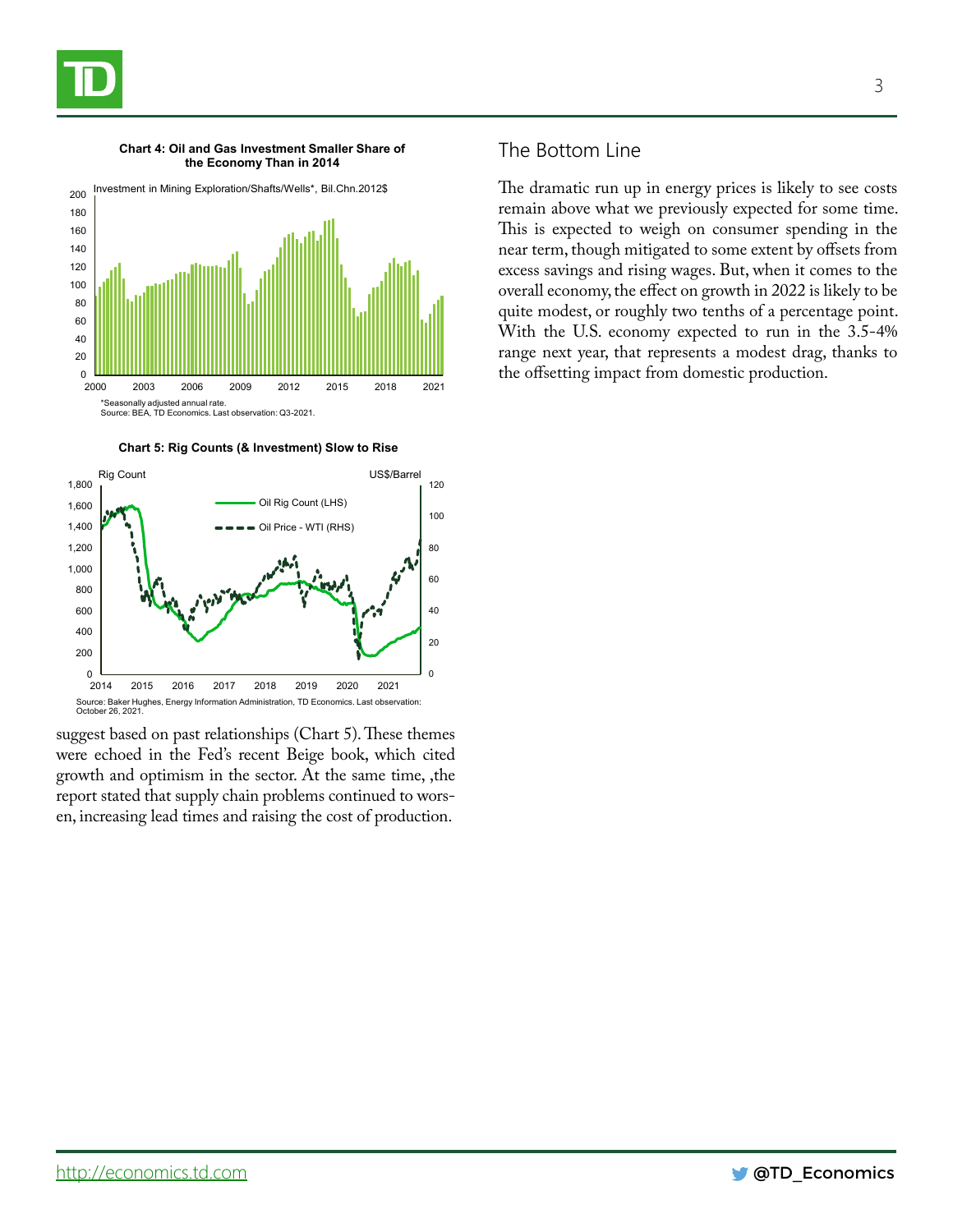

## Footnotes

- 1. The bottom three income quintiles, which by definition are 60% of households, spend 8% of their total outlay on energy goods and services.
- 2. BAUMEISTER, C., & KILIAN, L. (2016). Lower Oil Prices and the U.S. Economy: Is This Time Different? Brookings Papers on Economic Activity, 287–336. http:// www.jstor.org/stable/90000438